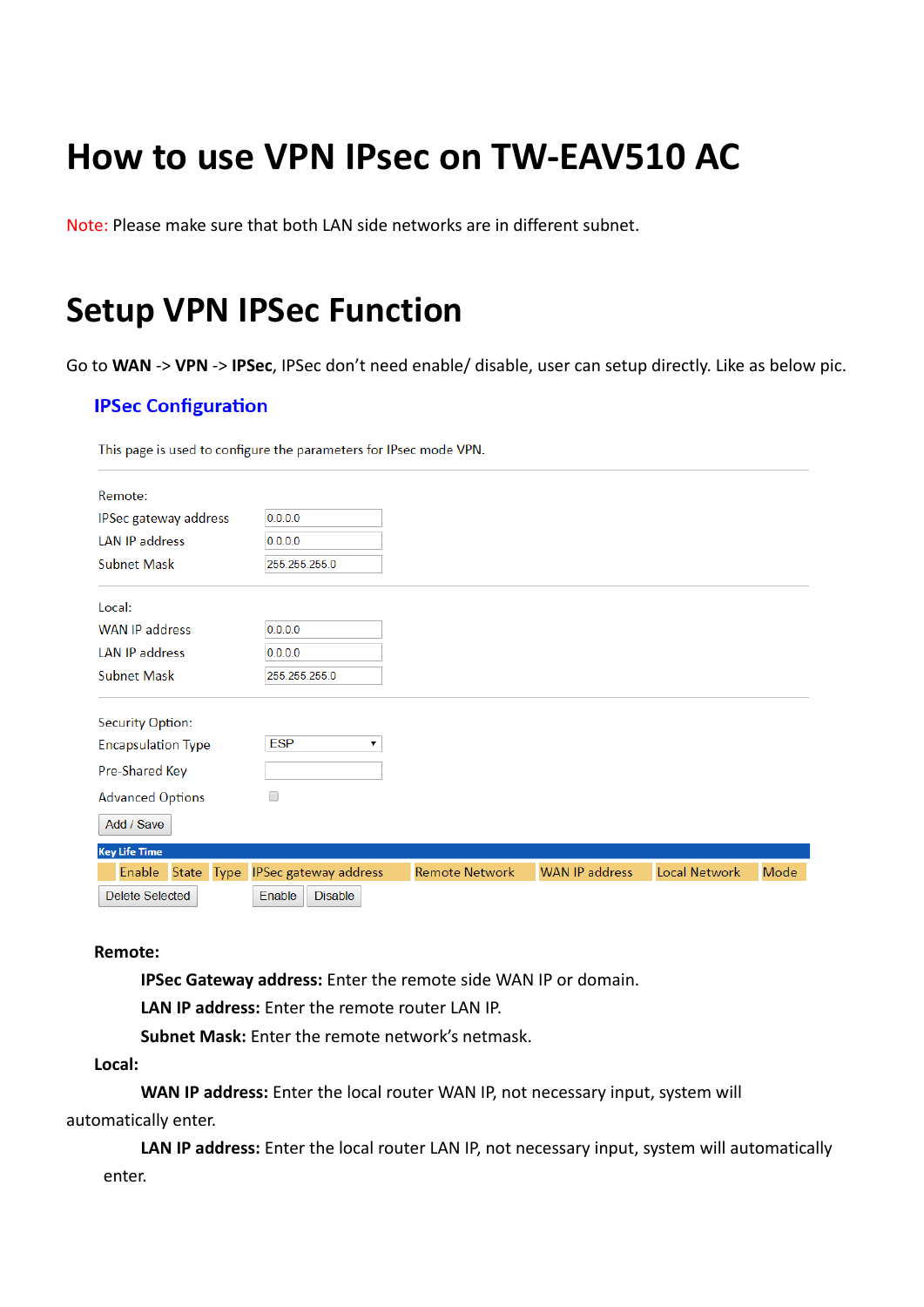**Subnet Mask:** Enter the local network's netmask.

 $\blacktriangledown$ 

**Security Option:**

**Encapsulation Type:** Define the encapsulation type for IPSec

**Pre-Shared Key:** The password will be used for both side authentication.

**Advances Options:** Make it checked to shows more settings, see below pic.

#### **Advanced Options**

| <b>IKE Phase 1:</b>         |                      |
|-----------------------------|----------------------|
| Mode                        | main<br>▼            |
| <b>IKE Algorithm</b>        |                      |
| <b>Encryption Algorithm</b> | 3DES<br>▼            |
| <b>Integrity Algorithm</b>  | MD <sub>5</sub><br>▼ |
| Select Diffie-Hellman Group | 1024bit<br>▼         |
| <b>IKE Phase 2:</b>         |                      |
| Security Algorithm          |                      |
| <b>Encryption Algorithm</b> | 3DES<br>▼            |
| Integrity Algorithm         | MD <sub>5</sub><br>▼ |
| Select Diffie-Hellman Group | 1024bit<br>7         |

#### **IKE Phase 1:**

**Mode:** Select the mode for IPSec Phase 1.

**Encryption Algorithm:** Define the encryption algorithm for Phase 1.

**Integrity Algorithm:** Define the integrity algorithm for Phase 1.

**Select Diffie-Hellman Group for Key Exchange:** Define the Diffie Hellman for Phase 1.

**IKE Phase 2:** 

**Encryption Algorithm:** Define the encryption algorithm for IPSec Phase 2.

**Integrity Algorithm:** Define the integrity algorithm for Phase 2.

**Select Diffie-Hellman Group for Key Exchange:** Define the Diffie\_Hellman for Phase 2.

## **Example 1**

Both TW-EAV510 AC are enable IPsec function. IPSec is point-to-point, no server and client distinguish.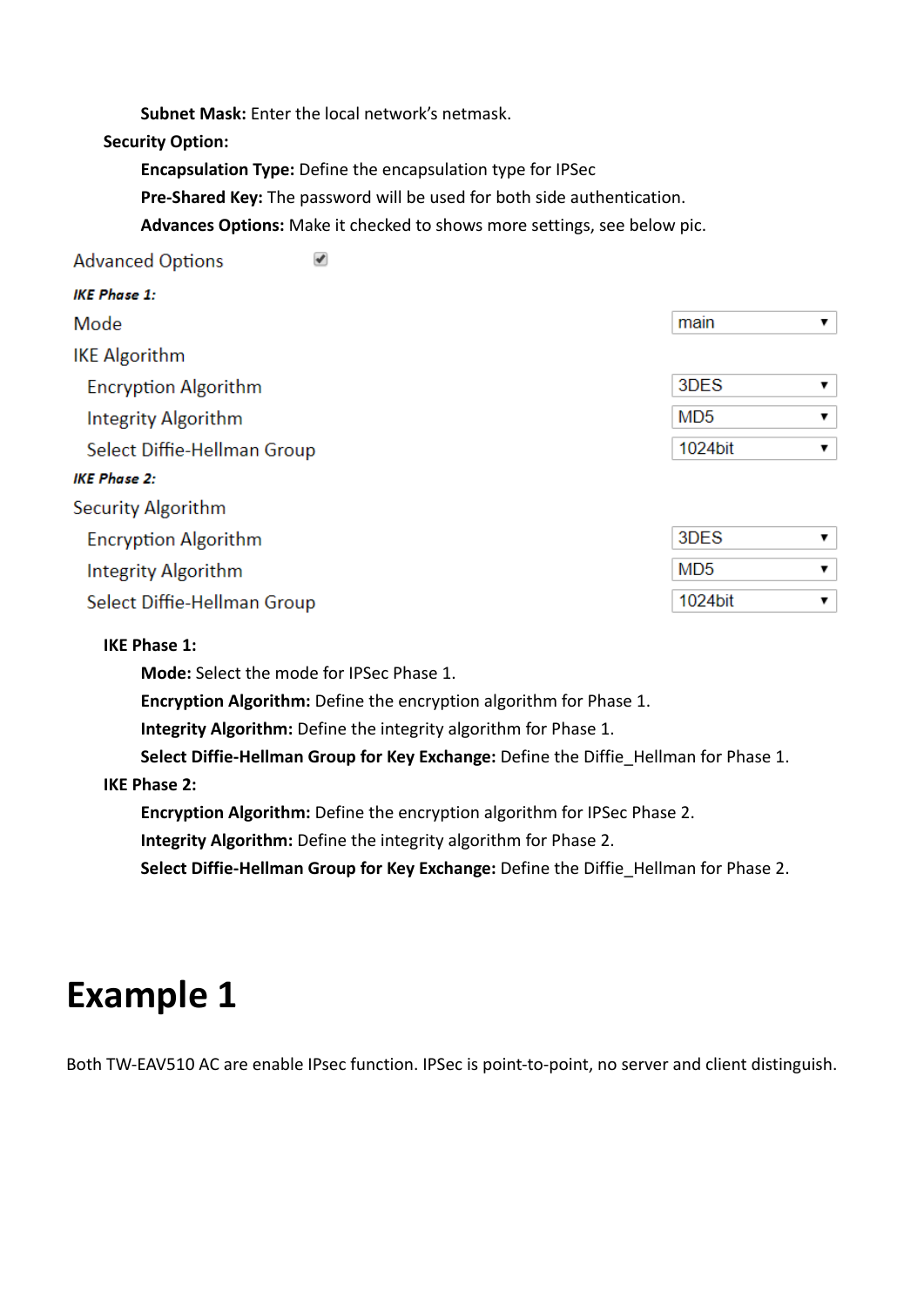

### **Remote Side**

#### TW-EAV510 AC

1. Go to WAN -> VPN -> IPSec, in Remote part fill in other side WAN IP or domain, router LAN IP, for Local part, isn't necessary fill in, because system will automatically enter, input Pre-Shared Key for authenticate, like as below picture.

This page is used to configure the parameters for IPsec mode VPN.

| Remote:                   |               |
|---------------------------|---------------|
| IPSec gateway address     | 36.229.14.220 |
| LAN IP address            | 192.168.0.254 |
| Subnet Mask               | 255.255.255.0 |
| Local:                    |               |
| WAN IP address            | 0.0.0.0       |
| LAN IP address            | 0.0.0.0       |
| Subnet Mask               | 255.255.255.0 |
| Security Option:          |               |
| <b>Encapsulation Type</b> | <b>ESP</b>    |
| Pre-Shared Key            | psk12345678   |
| <b>Advanced Options</b>   | □             |
| Add / Save                |               |

Click **Add/Save** button to save changes.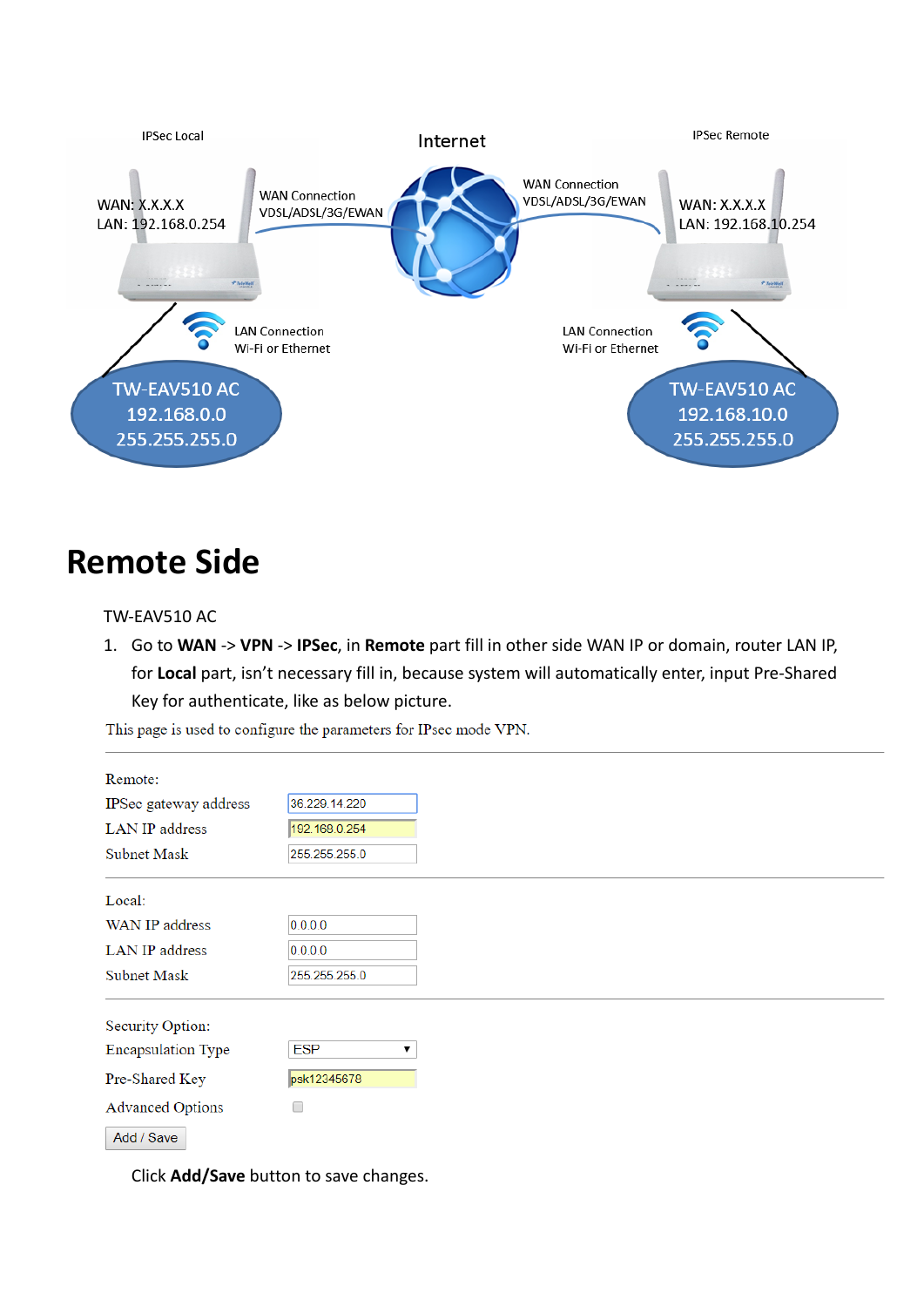2. After Add the new config, Key Life Time would add one connection, user can disable/enable or delete selected.

| <b>Key Life Time</b> |              |  |  |                                                                             |               |         |                    |  |  |
|----------------------|--------------|--|--|-----------------------------------------------------------------------------|---------------|---------|--------------------|--|--|
|                      | Enable State |  |  | Type IPSec gateway address Remote Network WAN IP address Local Network Mode |               |         |                    |  |  |
|                      |              |  |  | Enable Established AUTO 36.229.14.220                                       | 192.168.0.254 | 0.0.0.0 | 192.168.10.254 ESP |  |  |
| Delete Selected      |              |  |  | Enable Disable                                                              |               |         |                    |  |  |

## **Local Side**

1. Go to **WAN** -> **VPN** -> **IPSec**, input other side router WAN IP like as below picture.

This page is used to configure the parameters for IPsec mode VPN.

| Remote:                   |                 |
|---------------------------|-----------------|
| IPSec gateway address     | 36.225.80.226   |
| <b>LAN IP</b> address     | 192.168.10.254  |
| Subnet Mask               | 255.255.255.0   |
| Local:                    |                 |
| WAN IP address            | 0.0.0.0         |
| LAN IP address            | 0.0.0.0         |
| Subnet Mask               | 255.255.255.0   |
| Security Option:          |                 |
| <b>Encapsulation Type</b> | <b>ESP</b><br>▼ |
| Pre-Shared Key            | psk12345678     |
| <b>Advanced Options</b>   | 0               |
| Add / Save                |                 |

Click **Add/Save** button to save changes.

2. After Add the new config, **Key Life Time** would add one connection, user can disable/enable or delete selected.

| <b>Key Life Time</b> |              |  |  |                                                                             |                |         |                   |  |  |
|----------------------|--------------|--|--|-----------------------------------------------------------------------------|----------------|---------|-------------------|--|--|
|                      | Enable State |  |  | Type IPSec gateway address Remote Network WAN IP address Local Network Mode |                |         |                   |  |  |
|                      |              |  |  | Enable Established AUTO 36.225.80.226                                       | 192.168.10.254 | 0.0.0.0 | 192.168.0.254 ESP |  |  |
| Delete Selected      |              |  |  | Enable   Disable                                                            |                |         |                   |  |  |